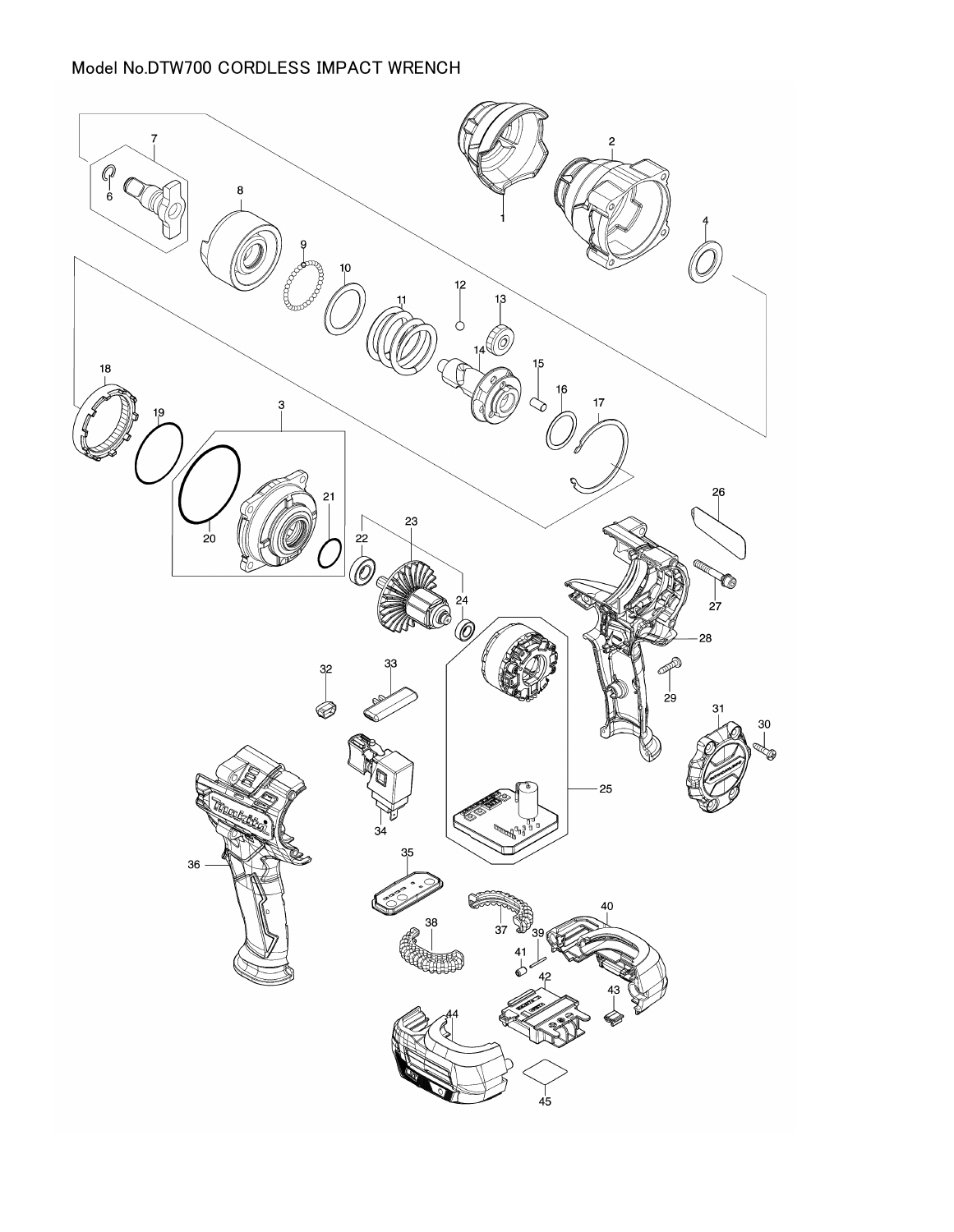## Model No.DTW700 CORDLESS IMPACT WRENCH

| Item            | Parts No.    | Description                  | I/C | Qty            | New/Old | Opt. 1 | Opt. 2 | Note |
|-----------------|--------------|------------------------------|-----|----------------|---------|--------|--------|------|
| 001             | 422607-6     | <b>BUMPER</b>                |     | 1              |         |        |        |      |
| 002             | 140U47-9     | HAMMER CASE COMPLETE         |     | $\mathbf{1}$   |         |        |        |      |
| 003             | 136296-8     | INTERNAL GEAR CASE ASS'Y     |     | 1              |         |        |        |      |
| D <sub>10</sub> |              | INC. 20,21                   |     |                |         |        |        |      |
| 004             | $253481 - 9$ | <b>FLAT WASHER 20</b>        |     | $\mathbf{1}$   |         |        |        |      |
| 006             | $231907 - 1$ | RING SPRING 10               |     | 1              |         |        |        |      |
| 007             | 136256-0     | ANVIL ASS'Y                  |     | 1              |         |        |        |      |
| D <sub>10</sub> |              | INC. 6                       |     |                |         |        |        |      |
| 008             | 327624-0     | <b>HAMMER</b>                |     | $\mathbf{1}$   |         |        |        |      |
| 009             | $216001 - 0$ | STEEL BALL 3.5               |     | 33             |         |        |        |      |
| 010             | $267340 - 1$ | FLAT WASHER 32               |     | 1              |         |        |        |      |
| 011             | 232629-6     | <b>COMPRESSION SPRING 34</b> |     | 1              |         |        |        |      |
| 012             | $216007 - 8$ | STEEL BALL 6.4               |     | $\overline{2}$ |         |        |        |      |
| 013             | $227813 - 6$ | SPUR GEAR 21                 |     | 3              |         |        |        |      |
| 014             | $327623 - 2$ | SPINDLE                      |     | 1              |         |        |        |      |
| 015             | $256211 - 7$ | PIN <sub>6</sub>             |     | 3              |         |        |        |      |
| 016             | $267494 - 4$ | <b>FLAT WASHER 25</b>        |     | $\mathbf{1}$   |         |        |        |      |
| 017             | $347722 - 4$ | <b>RETAINER</b>              |     | 1              |         |        |        |      |
| 018             | $227814 - 4$ | <b>INTERNAL SPUR GEAR 48</b> |     | 1              |         |        |        |      |
| 019             | 213624-5     | O RING 48                    |     | 1              |         |        |        |      |
| 020             | $213654 - 6$ | O RING 60                    |     | 1              |         |        |        |      |
| 021             | $213961 - 7$ | O RING 22                    |     | 1              |         |        |        |      |
| 022             | 210069-8     | BALL BEARING 6900DDW         |     | 1              |         |        |        |      |
| 023             | $519635 - 1$ | ROTOR ASS'Y                  |     | 1              |         |        |        |      |
| D <sub>10</sub> |              | INC. 22,24                   |     |                |         |        |        |      |
| 024             | $211343 - 7$ | <b>BALL BEARING 688ZZ</b>    |     | 1              |         |        |        |      |
| 025             | 629A06-1     | <b>STATOR COMPLETE</b>       |     | 1              |         |        |        |      |
| 026             | 857M03-1     | DTW700 NAME PLATE            |     | $\mathbf{1}$   |         |        |        |      |
| 027             | $251476 - 6$ | H.S.H.BOLT M5X35 WITH WR     |     | 4              |         |        |        |      |
| 028             | 183P88-2     | <b>HOUSING SET</b>           |     | $\mathbf{1}$   |         |        |        |      |
| D <sub>10</sub> |              | <b>INC. 36</b>               |     |                |         |        |        |      |
| 029             | $266326 - 2$ | <b>TAPPING SCREW 4X18</b>    |     | $\overline{7}$ |         |        |        |      |
| 030             | $266326 - 2$ | <b>TAPPING SCREW 4X18</b>    |     | 4              |         |        |        |      |
| 031             | $412673 - 1$ | <b>REAR COVER</b>            |     | $\mathbf{1}$   |         |        |        |      |
| 032             | 620549-0     | LED CIRCUIT                  |     | $\mathbf{1}$   |         |        |        |      |
| 033             | 456268-0     | <b>F/R CHANGE LEVER</b>      |     | $\mathbf{1}$   |         |        |        |      |
| 034             | 140U03-9     | SWITCH COMPLETE              |     | $\mathbf{1}$   |         |        |        |      |
| C10             | $424774 - 3$ | <b>SWITCH COVER</b>          |     | $\mathbf{1}$   |         |        |        |      |
| 035             | 140U53-4     | SWITCH PLATE COMPLETE        |     | $\mathbf{1}$   |         |        |        |      |
| C10             | 8012S9-8     | <b>SWITCH LABEL</b>          |     | 1              |         |        |        |      |
| 036             | 183P88-2     | <b>HOUSING SET</b>           |     | $\mathbf{1}$   |         |        |        |      |
| D <sub>10</sub> |              | <b>INC. 28</b>               |     |                |         |        |        |      |

Please order the parts with part number.<br>
Print Date 1/9/2020